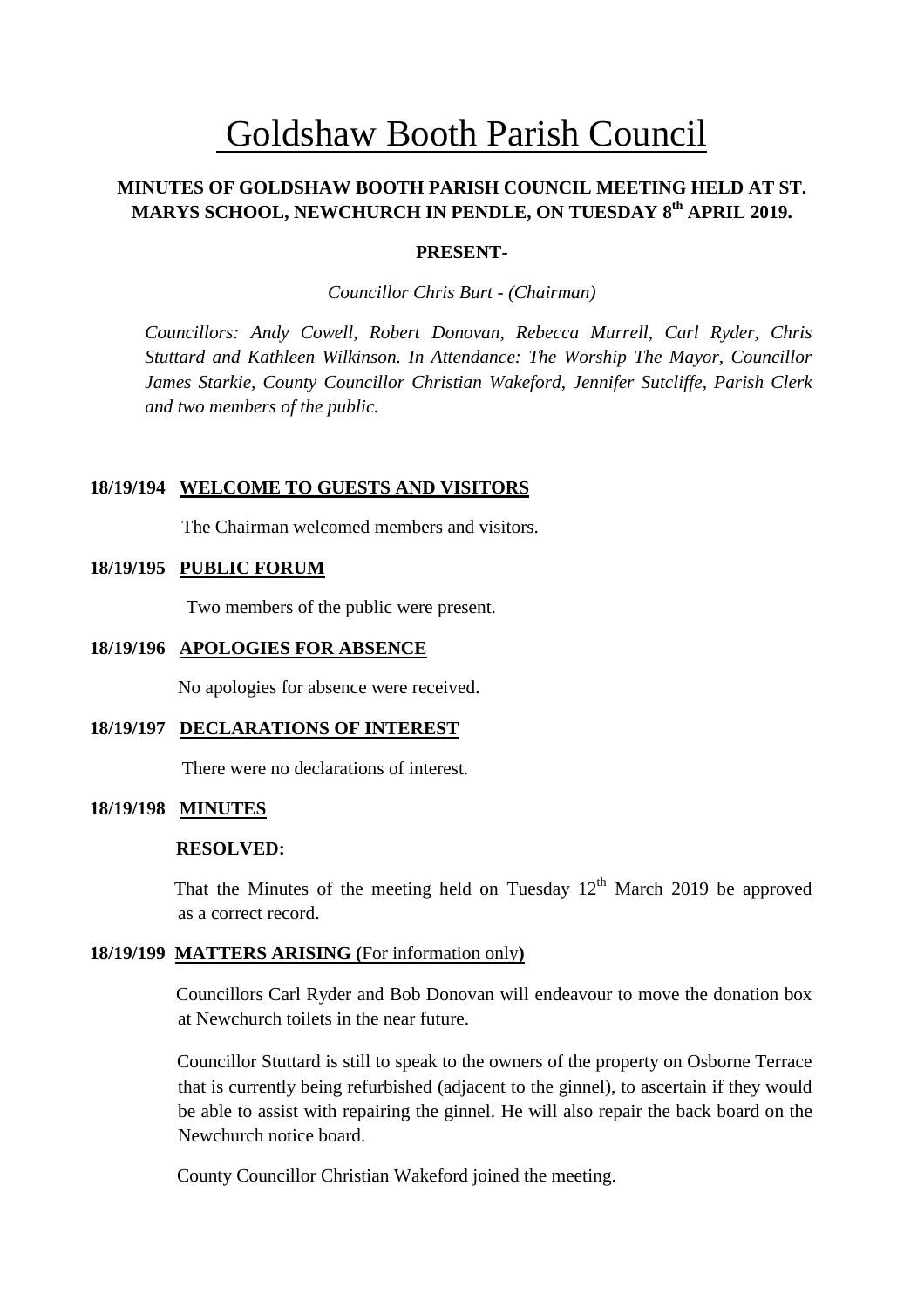Brian Pinder had refurbished the four wooden benches in the church yard, which were now in pristine condition.

# **18/19/200 REPORTS FROM CHAIRMAN AND PARISH COUNCIL**

# Councillor Burt

Reported that he had spoken to Kathryn Hughes at PBC Planning Department, regarding the mill site fencing and she had written to Cheshire Estates regarding this. If no reply had been received, it was her intention to follow the enforcement route.

He had visited Douglas Hall Kennels and spoken to Eric Lancaster about disposing of the cut wood from the hedge and informed him that this was a public safety matter. Mr Lancaster agreed to deal with it immediately.

He had been contacted by Burnley and Pendle Ramblers, whose treasurer informed him that they had voted to donate £100 to the Parish Council, for the upkeep of the toilets in Newchurch.

He advised members that the Parish Council is to receive a substantial anonymous donation; the final figure is yet to be determined. The donor expressed a wish to see the Public Conveniences in Newchurch remain open, and that the money is to be spent for the good of the community.

# Councillor Wilkinson

 Reported that a former Parish Councillor had advised her that he had adjusted the locks on the notice board at Spenbrook, to make it more secure.

A member of the public joined the meeting.

# Councillor Ryder

Reported that he had been approached by the owner of Higher Spen stables to ascertain if the Parish Council could supply road safety horse warning signs. County Councillor Wakeford is to make some enquiries.

# **18/19/201 PLANNING APPLICATIONS – 18/0870/FUL & 19/0179/HHO**

Members discussed the planning applications.

# **RESOLVED:**

- (a) **18/0870/FUL:** That the Clerk will write to PBC with observations regarding the prior public concerns relating to increased traffic movements and the impact on the existing infrastructure.
- (b) **19/0179/HHO**: That no objections or observations were made.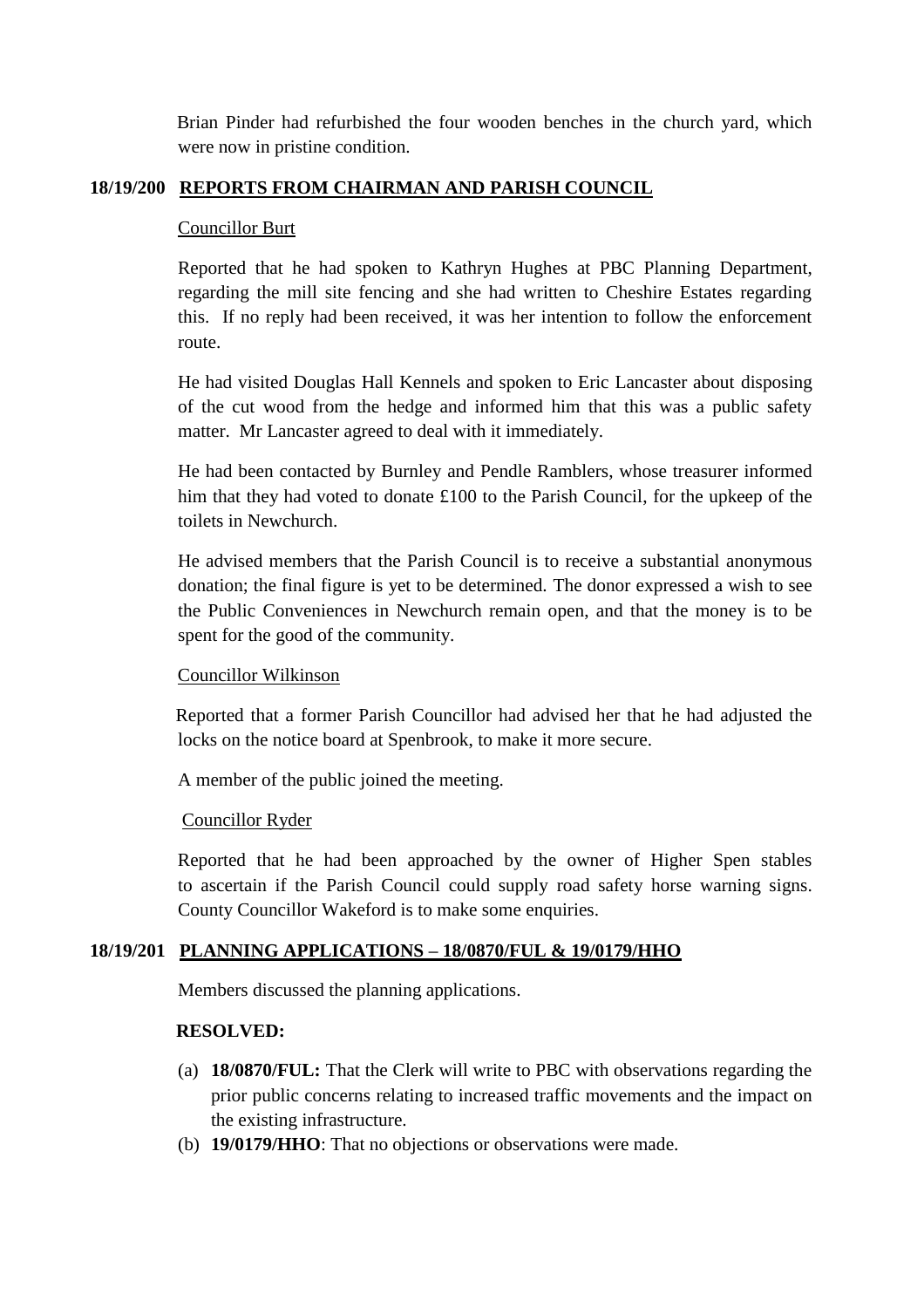# **18/19/202 SPENBROOK MILL**

The issues with regard to the fencing had already been discussed.

#### **RESOLVED:**

That the item is noted.

#### **18/19/203 CCTV**

Councillor Ryder had obtained two written quotations relating to the installation of CCTV. He will strive to obtain a further quotation for next month's meeting and all quotes will be discussed in full.

#### **RESOLVED:**

That this item will be included on next month's agenda**.**

#### **18/19/204 BEST KEPT VILLAGE COMPETITION**

Members were advised that the competition judging dates will commence on the  $8<sup>th</sup>$ June until the  $21<sup>st</sup>$  July. Results will be published on the  $24<sup>th</sup>$  July. A second round of judging will commence on the  $9<sup>th</sup>$  August until the  $21<sup>st</sup>$  August and the final judging days will be on the  $29<sup>th</sup>$  and  $30<sup>th</sup>$  August. The awards ceremony will take place on the 14<sup>th</sup> October at The Villa, Wrea Green. A tidy up day is to take place on Saturday  $18<sup>th</sup>$  May 2019, commencing at 10.30am and residents will be asked to attend and assist. Refreshments will be provided.

# **RESOLVED:**

That the information is noted.

# **18/19/205 106 MONIES**

Members discussed the funds and Councillor Donovan will ask the suppliers of the original equipment on the lower field, to provide a presentation on suggested improvements to the area. Current proposals under consideration are: an obstacle course, updating the existing equipment, a bus shelter, a memorial garden, and the purchase of a sit on mower.

#### R**ESOLVED:**

That the information is noted and will be a discussion item each month.

# **18/19/206 PARISH MAINTENANCE**

Most of the roadsides and paths required the application of weedkiller and the grates and gullys were blocked. County Councillor Wakeford advised members that LCC were aware of the blockages and they would be included in their schedule of work. Councillor Ryder will obtain a quotation from the gardener for weed killing and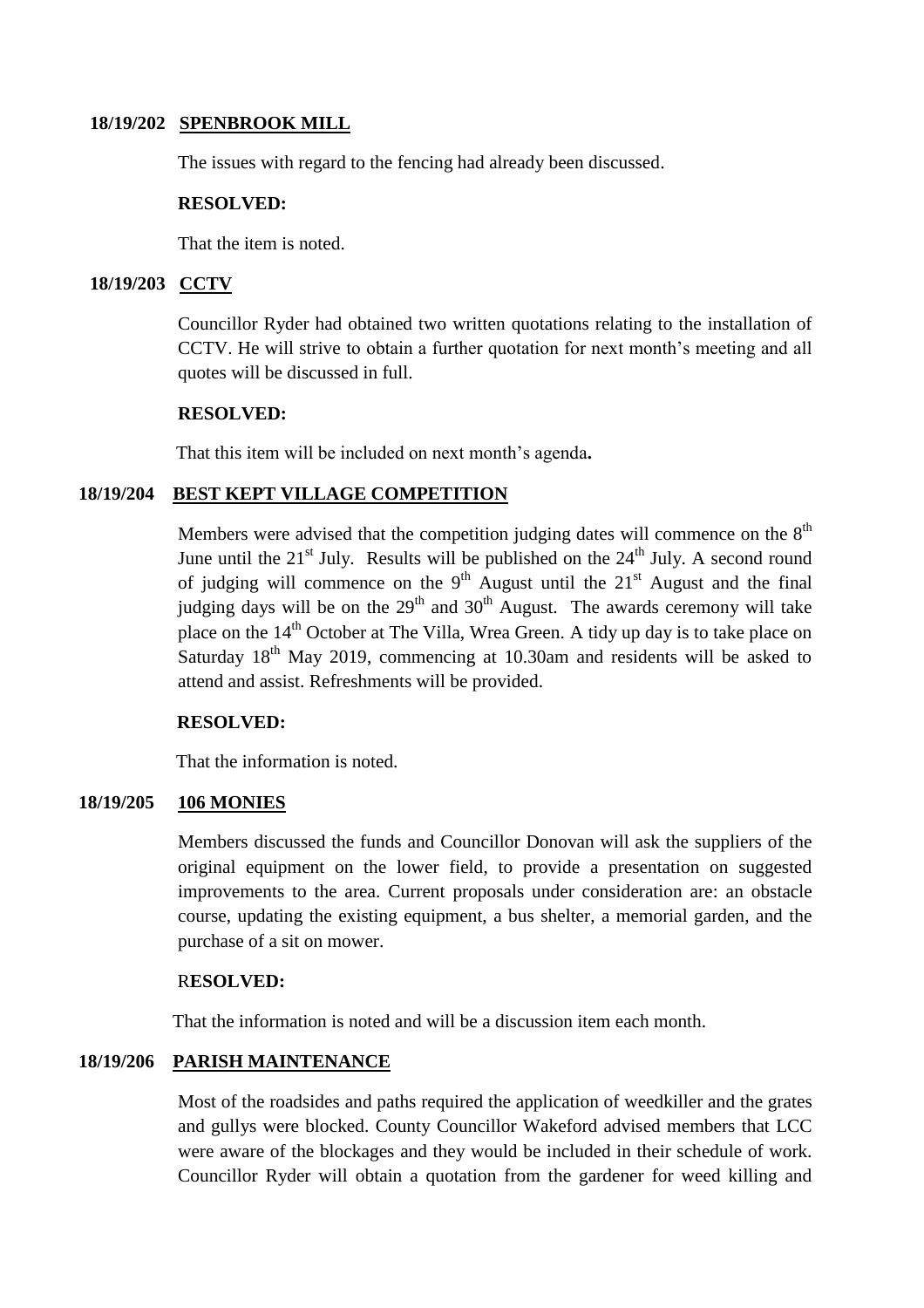cleaning the roadside and path from Newchurch to Spenbrook. The cobbles and bushes at Sparable House were in need of attention and Councillor Wilkinson will attempt to ascertain the owner of the property to request that this be attended to. Councillor Ryder will also ask the occupants of the property to assist.

# **RESOLVED:**

That the information is noted.

# **18/19/207 PLAY AREAS**

Councillor Donovan advised members that there were no issues with the equipment at the present time and that the rotten balancing log had been removed.

# **RESOLVED:**

That the information is noted.

# **18/19/208 ANNUAL PARISH MEETING**

Members discussed the Annual Parish meeting and it was agreed that this will take place immediately after the May Parish Council Meeting.

# **RESOLVED:**

- **(a)** That the May Parish Council meeting will commence at 6.30pm until 8pm.
- **(b)** That the Annual Parish Meeting, to which residents are encouraged to attend, will commence at 8pm

# **18/19/209 BANK ACCOUNT SIGNATORIES**

Members discussed this matter and it was agreed that four signatories will be included on the bank account.

# **RESOLVED:**

That Councillors Donovan, Cowell, and the Clerk will be added to the signatories.

# **18/19/210 FINANCIAL TRANSACTIONS**

 The financial transactions for the month of March 2019 were reviewed. Since the last meeting, payments totalling £562.95 had been made. The Clerk provided a detailed breakdown of the year end figures.

# **RESOLVED:**

(a)That the financial transactions were approved.

- (b)That the cash book figures were approved.
- (c)That the year-end figures were approved.